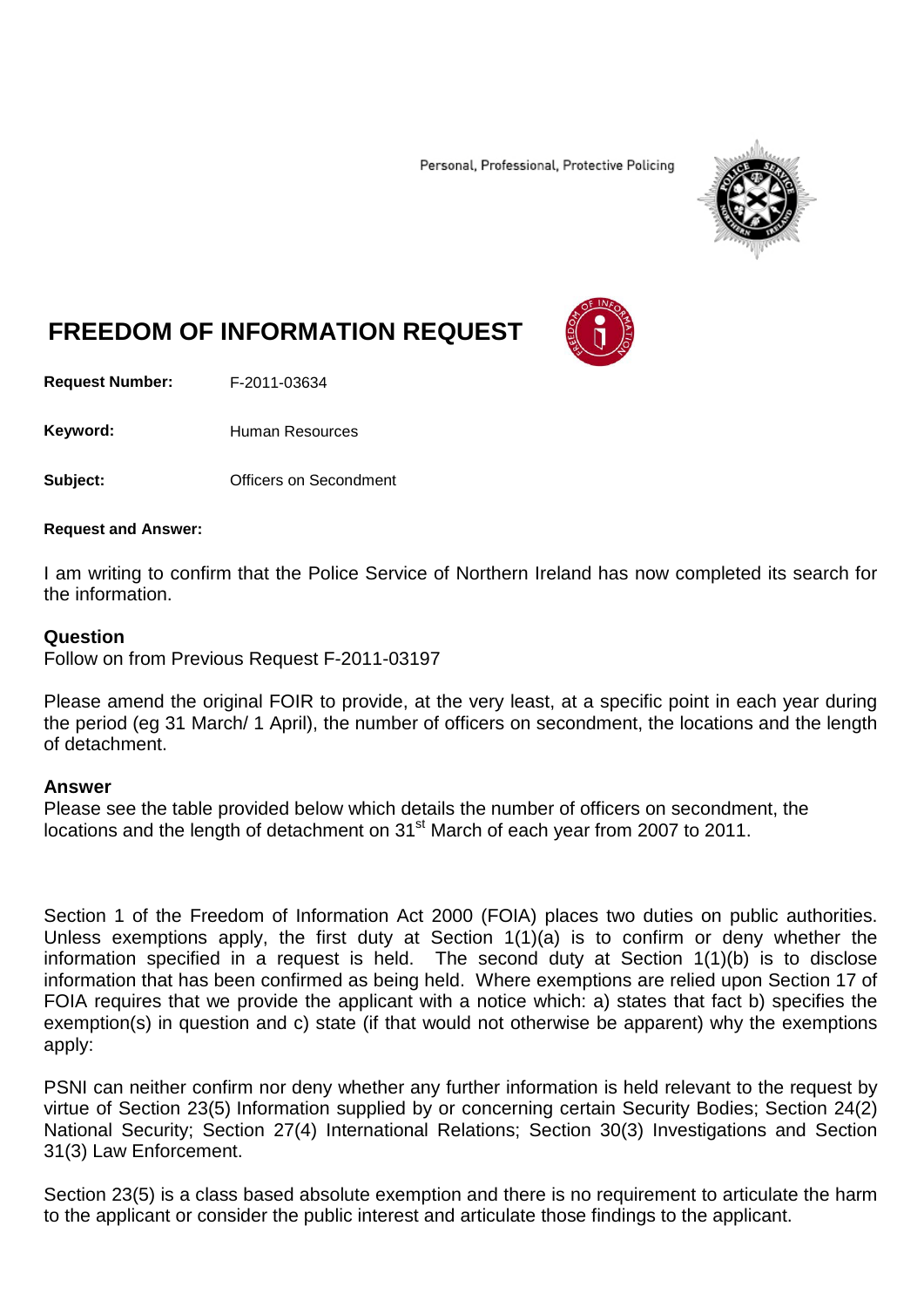Section 30(3) is a class based qualified exemption which means the legislators have identified a requirement to consider and articulate the public interest to the applicant.

With Sections 24(2), 27(4) and 31(3) being prejudice based and qualified, the harm (prejudice) in disclosure should be evidenced and the public interest considered, and both articulated to the applicant.

## **Harm Test**

Although there is formal acknowledgement within the public domain which provides statistical data on the number of MPS employees seconded overseas (see link:

[http://www.mpa.gov.uk/downloads/committees/cop/cop-040419-04-appendix05.pdf\)](http://www.mpa.gov.uk/downloads/committees/cop/cop-040419-04-appendix05.pdf) in order to counter national and international criminal and terrorist behaviour to ensure effective delivery of operational law enforcement, it is vital that the United Kingdom Police Service and other global state authorities have the ability to work together, where necessary covertly, in order to obtain intelligence within current legislative frameworks.

In order to achieve this goal, officers are regularly seconded to other forces and global state authorities to ensure skills, intelligence and investigative tools from UK and foreign police forces/state authorities are shared, which may include information relating to exempt bodies as detailed within Section 23(3) of the FOIA.

To confirm or deny that any other information pertinent to this request is held would be extremely useful to those involved in criminal/terrorist activity as it would enable them to map where exempt bodies are currently actively carrying out investigations. Such awareness would enable individuals, subject of the investigative activity, to evade detection and surveillance.

## **Public Interest Test**

### Section 24

## Factors favouring confirmation that information is held

The public are entitled to know how public funds are spent and resources are distributed within an area of policing. To confirm whether any other information is held relating to this request would enable the general public to hold the force to account on the way in which they deploy resources. In the current financial climate of cuts and with the call for transparency of public spending this would enable improved public debate.

#### Factors favouring denial that information is held

Security measures are put in place to protect the community that we serve. As evidenced within the harm, to confirm whether any other information relevant to this request is/is not held would highlight to terrorists and individuals intent on carrying out criminal activity vulnerabilities within the Police Service.

Taking into account the current security climate within the United Kingdom, no information (such as the citing of an exemption which confirms any other information pertinent to this request is held, or conversely, stating 'no information is held') which may aid a terrorist should be disclosed. To what extent this information may aid a terrorist is unknown, but it is clear that it will have an impact on a force's ability to monitor terrorist activity.

Irrespective of what information is or isn't held, the public entrust the Police Service to make appropriate decisions with regard to their safety and protection and the only way of reducing risk is to be cautious with what is placed into the public domain.

The cumulative effect of terrorists gathering information from various sources would have an even greater impact when linked to other information gathered from various sources about terrorism. The more information that is disclosed over time will provide a detailed account of the tactical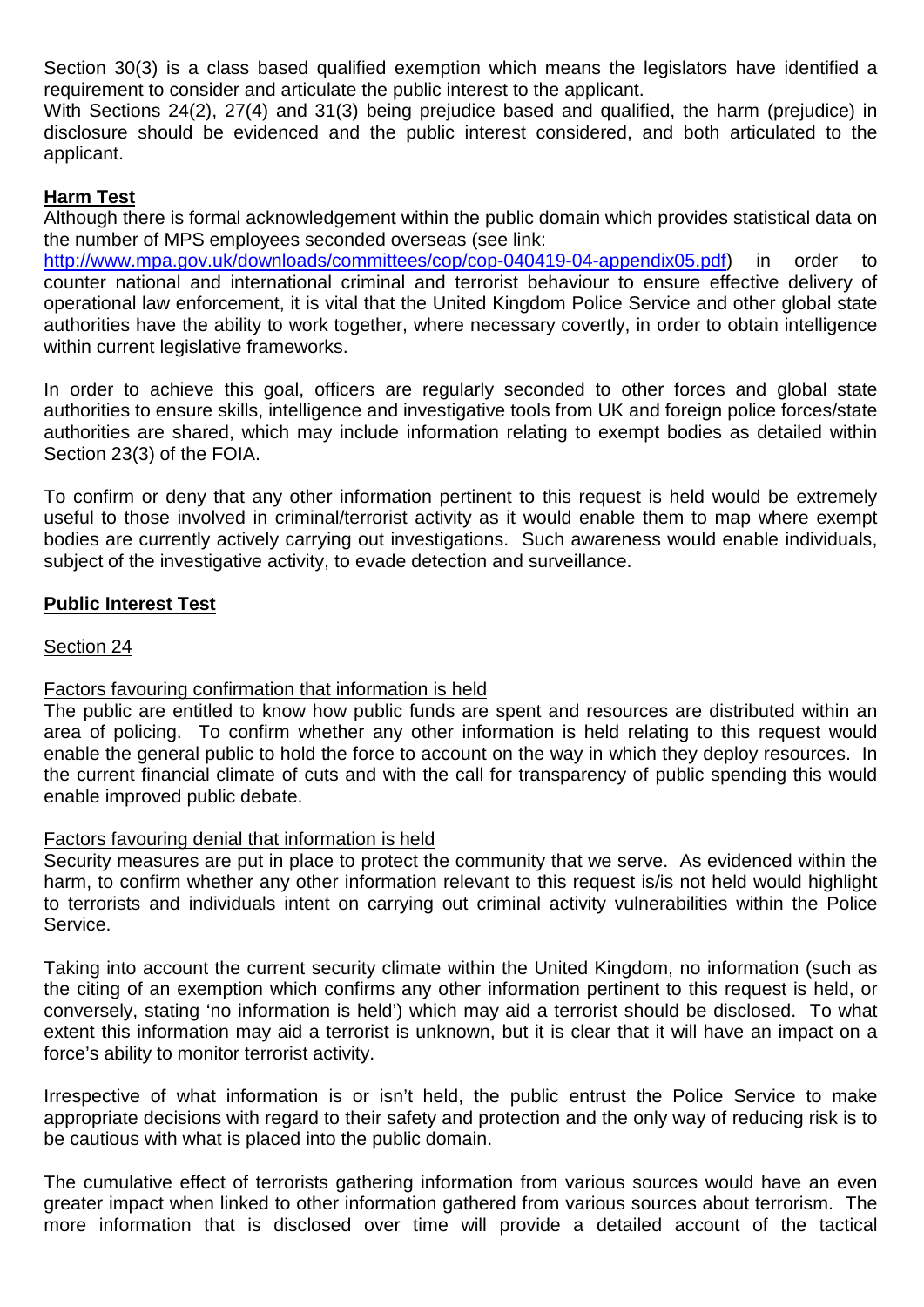infrastructure of not only a force area but also the country as a whole.

Any incident that results from such a disclosure would by default affect National Security.

# Section 27

# Factors favouring complying with Section 1(1)(a) (to confirm information is held)

Confirming or denying whether any information is held relevant to your request would allow the public to be better informed and would be in the interest of open government and public accountability. Disclosure could increase understanding on international matters and participation in the public debate of the issues raised.

Factors favouring not complying with Section 1(1)(a) (neither confirm nor deny information is held The effective conduct of international relations depends upon maintaining trust and confidence between Governments. If the United Kingdom does not maintain this trust and confidence, its ability to protect and promote UK interests through international relations will be hampered. To confirm or deny that any other information is held, would provide detail of the UK relationship with other countries and could potentially damage the bilateral relationship between the UK and other states. This would reduce the UK Government's ability to protect and promote UK interests through its relations with those other states.

# Section 30/31

Factors favouring complying with Section 1(1)(a) (to confirm information is held)

As stated above there is information within the public domain confirming that officers are seconded. Confirming or not, that other information is held, by citing an exemption of stating 'no information held', would aid with understanding of how investigations are carried out to ensure every avenue of enquiry is pursued.

Factors favouring not complying with Section 1(1)(a) (neither confirm nor deny information is held) The release of this information could compromise any ongoing criminal investigations, potentially even undermining covert operations by revealing where exempt bodies are currently active. Therefore, if it is confirmed whether or not any other information is held the capability to prevent such activity would be compromised and may lead to an increase in criminal activity.

The safety of the public is of paramount importance to the policing purpose, and an increase in crime would place the public at risk of harm.

# **Balancing Test**

The points above highlight the merits of confirming or denying the requested information exists. The Police Service is charged with enforcing the law, preventing and detecting crime and protecting the communities we serve. As part of that policing purpose, information is gathered which can be highly sensitive. Irrespective of what other information may or may not be held, confirmation or denial that any other information is held relating to seconded officers, associated costs and detail of the reason why officers are seconded would reveal investigative activity.

Weakening the mechanisms used to monitor any type of criminal activity, and specifically national and international terrorist activity would place the security of the country at an increased level of danger.

Information disclosed under the Freedom of Information Act is made public to the world when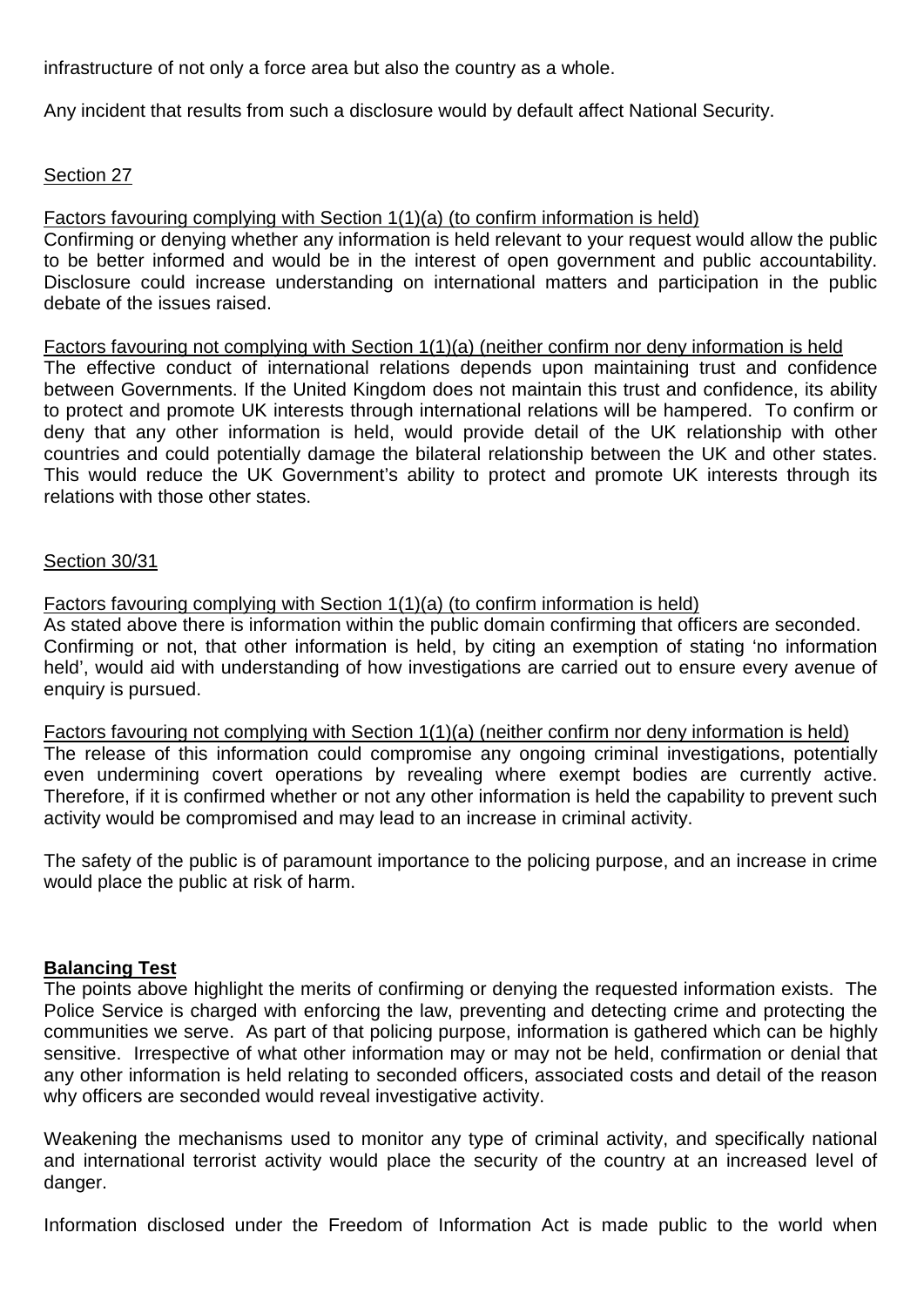released and has an impact on all areas of the country, not just within the jurisdiction of one public authority. A series of disclosures for this information would mean that terrorists and criminals would be able to build up a picture of where such technology was deployed throughout the whole country. Disclosure at a national level would encourage those with criminal intent to relocate and intensify their activities to areas where 'vulnerabilities' have been identified.

From the arguments articulated above it is clear that confirmation that other information is held could enable a 'mosaic of data' to be drawn up revealing to members of the criminal fraternity investigative activity and resources.

Having considered all the factors, at this moment in time, it is our opinion that for these issues the balance test favours neither confirming nor denying that any other information is held pertinent to this request.

No inference can be drawn from this refusal that other information is or isn't held.

If you have any queries regarding your request or the decision please do not hesitate to contact me on 028 9070 0164. When contacting the Freedom of Information Team, please quote the reference number listed at the beginning of this letter.

If you are dissatisfied in any way with the handling of your request, you have the right to request a review. You should do this as soon as possible, or in any case within two months of the date of issue of this letter. In the event that you require a review to be undertaken, you can do so by writing to the Head of Freedom of Information, PSNI Headquarters, 65 Knock Road, Belfast, BT5 6LE or by emailing [foi@psni.pnn.police.uk.](mailto:foi@psni.pnn.police.uk)

If following an internal review, carried out by an independent decision maker, you were to remain dissatisfied in any way with the handling of the request you may make a complaint, under Section 50 of the Freedom of Information Act, to the Information Commissioner's Office and ask that they investigate whether the PSNI has complied with the terms of the Freedom of Information Act. You can write to the Information Commissioner at Information Commissioner's Office, Wycliffe House, Water Lane, Wilmslow, Cheshire, SK9 5AF. In most circumstances the Information Commissioner will not investigate a complaint unless an internal review procedure has been carried out, however the Commissioner has the option to investigate the matter at his discretion.

Please be advised that PSNI replies under Freedom of Information may be released into the public domain via our website @ [www.psni.police.uk](http://www.psni.police.uk/)

Personal details in respect of your request have, where applicable, been removed to protect confidentiality.